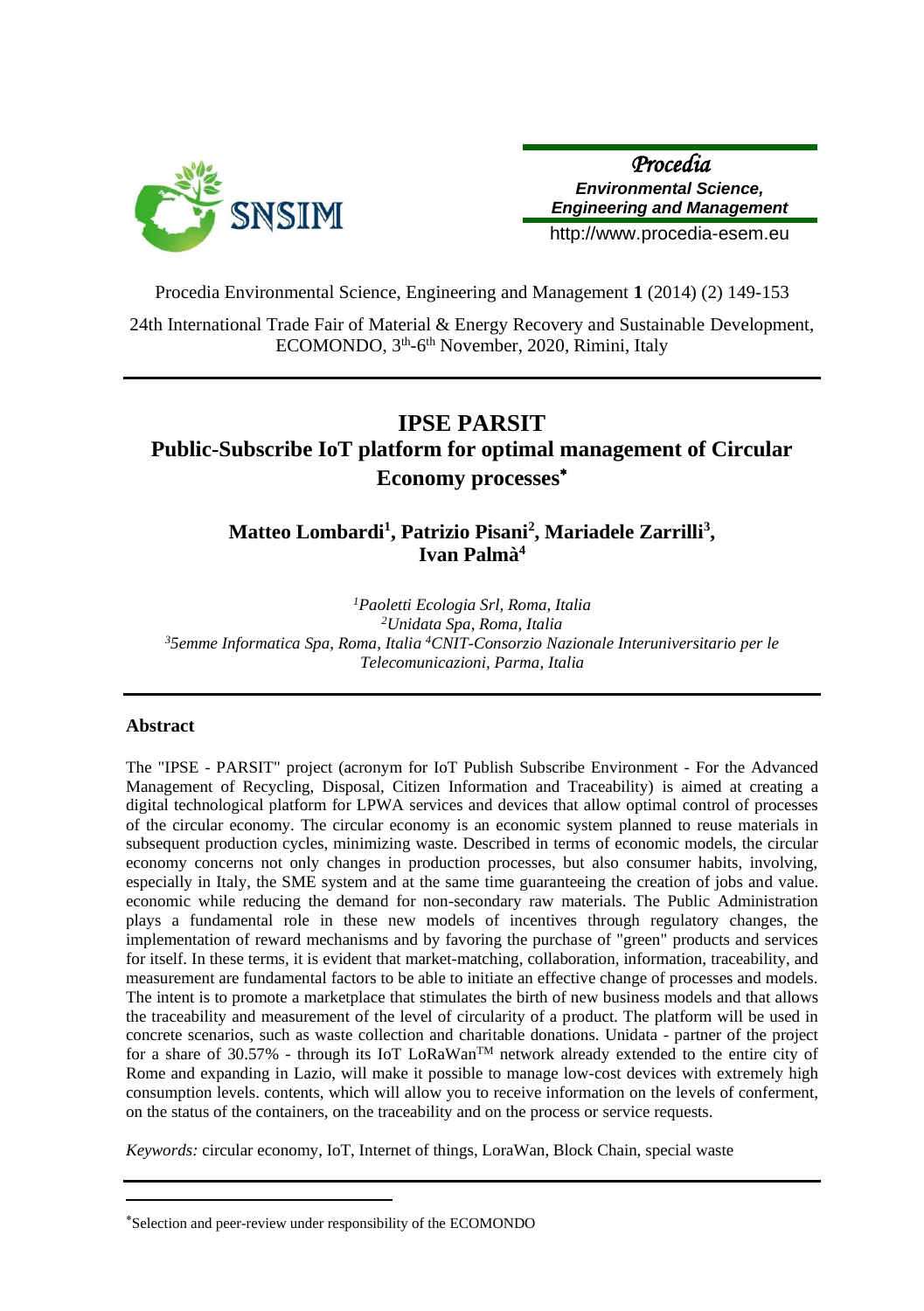#### **1. Introduction**

The IPSE PARSIT project proposes the development of a digital technological platform (LPWA services and devices) which, through the micro-service management of Publish-Subscribe mechanisms, allows optimal control of the processes characterizing the circular economy, creating a market place that not only the current optimization needs are efficient QUESTION -> OFFER, but which can stimulate the birth of new business models and new enterprises (especially in the downstream phase), and which allows the traceability and measurement of the level of circularity of a product. This platform will be validated in two concrete operational scenarios: waste collection and charitable donations. With reference to the operational scenario of waste collection, the first use case of interest concerns the collection of oils, the details of the functional and logical - physical architecture of which will be described in the next paragraphs.

# **2. Objectives**

The ambition of the IPSE PARSIT project aims to focus on some "technological" aspects, inserted in a context of "horizontal and generalist circular economy" but applied and validated on two concrete scenarios, aims to contribute: ● to the generation of a technological market place ( not a website) that combines supply and demand ● to generate correct "information" that feeds the market place. ● the improvement of technological tools to minimize costs and optimize processes. ● the improvement of the technological tools for tracking and indexing transactions and QoS. ● the definition of a sufficiently dynamic and generalist architecture that can be applied in a modular way to many different "circular" scenarios. ● the implementation of process IoT networks based on low cost and very low consumption LPWA LoRa devices. The IPSE PARSIT MARKET-PLACE idea is based on the PUBLISH SUBSCRIBE service concept (PS below) and on the architectural concept of a space we call CRADLE SPACE (CS below), for obvious reasons given the Cradle To Cradle context (C2C below), that is the idea of designing systems by adapting industrial models to nature in order to bring the materials used back to natural elements, which are therefore able to regenerate.

The following figure represents the complete cycle of a waste that crosses four "Cradle Spaces" using PUB-SUB technologies to pass from one space to another.

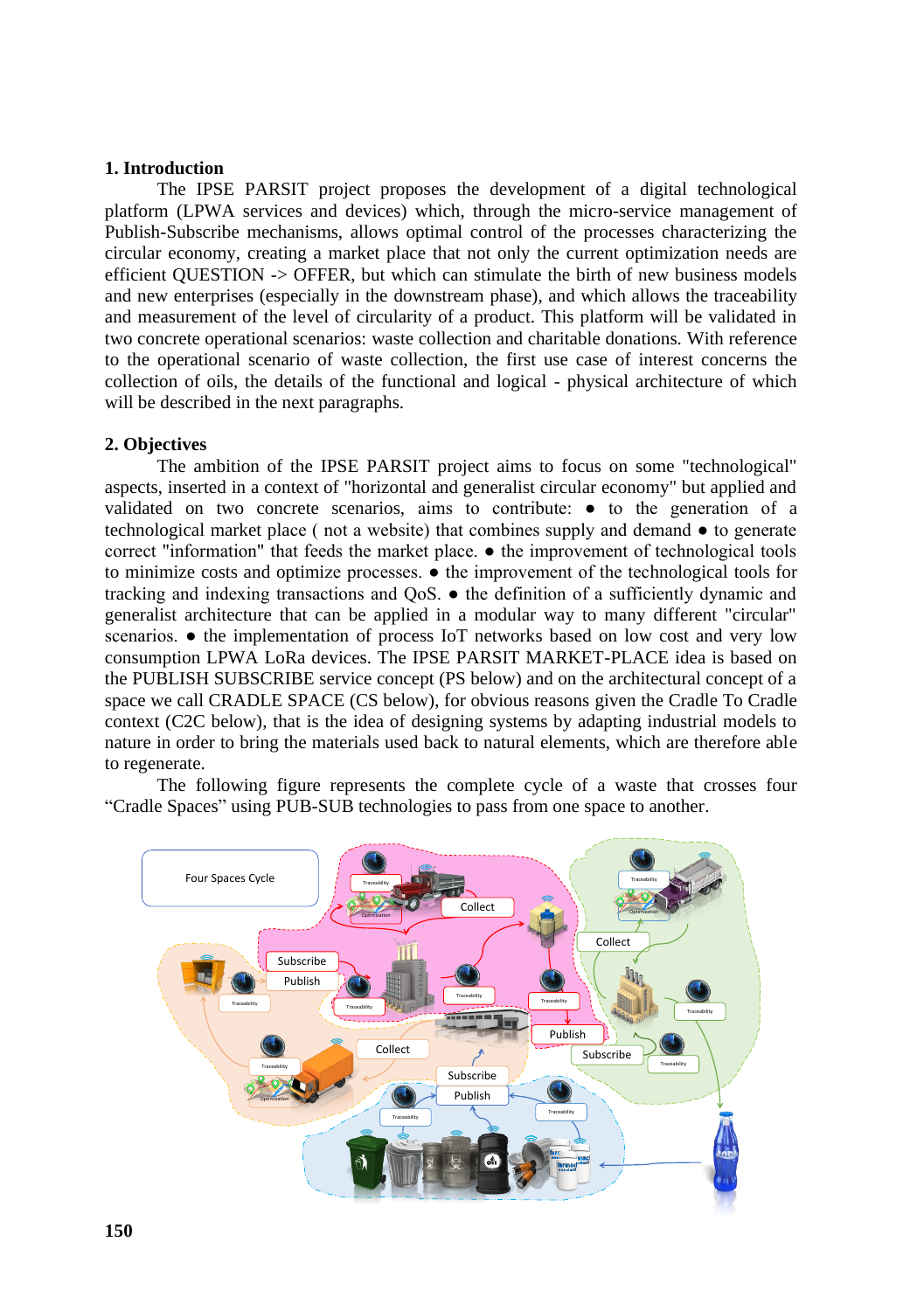Specifically, the IPSE PARSIT architecture must allow: (1) management of messages from the LoraWan<sup>TM</sup> [\*] devices used, such as information regarding the filling of the waste oil container tank; (2) prediction of Best Date and Best Route for collecting oil; (3) management of a Markeplace for collected oil; (4) Tracking of collected waste using a Block Chain.

[<sup>\*</sup> Lora<sup>™</sup> and LoraWan<sup>™</sup> are registered mark of Semtech Corp].



# **3. Outline of the work**

As for the application domains, the search for those of greatest interest was carried out by analyzing the realities in which we operate and analyzing specific needs that could give the right benefits to services and process modernization. As far as the circular economy is concerned, this is constantly evolving and aims in its maximum expression to trace and put back on the market products that would otherwise lose less virtue such as disposal. The European community and therefore also the member states are increasingly moving towards a sustainable and circular economy, so much so that directives no. 849/850/851 and 852/2018 have come into force in Italy and all go towards the focus of a truly circular economy. At present, along the entire chain of the circular waste economy, there are intermediate steps which, if not improved, lead to an interruption in the process that makes the entire material recovery process less efficient. Among the various obligatory steps of waste, some domains have been analyzed which at present determine criticalities which then influence the entire subsequent supply chain. Specifically, the application domains such as collection centers, roadside bins and containers of vegetable oils were analyzed.

Regarding waste collection, it was decided to develop and test the system for the use case of vegetable oil collection.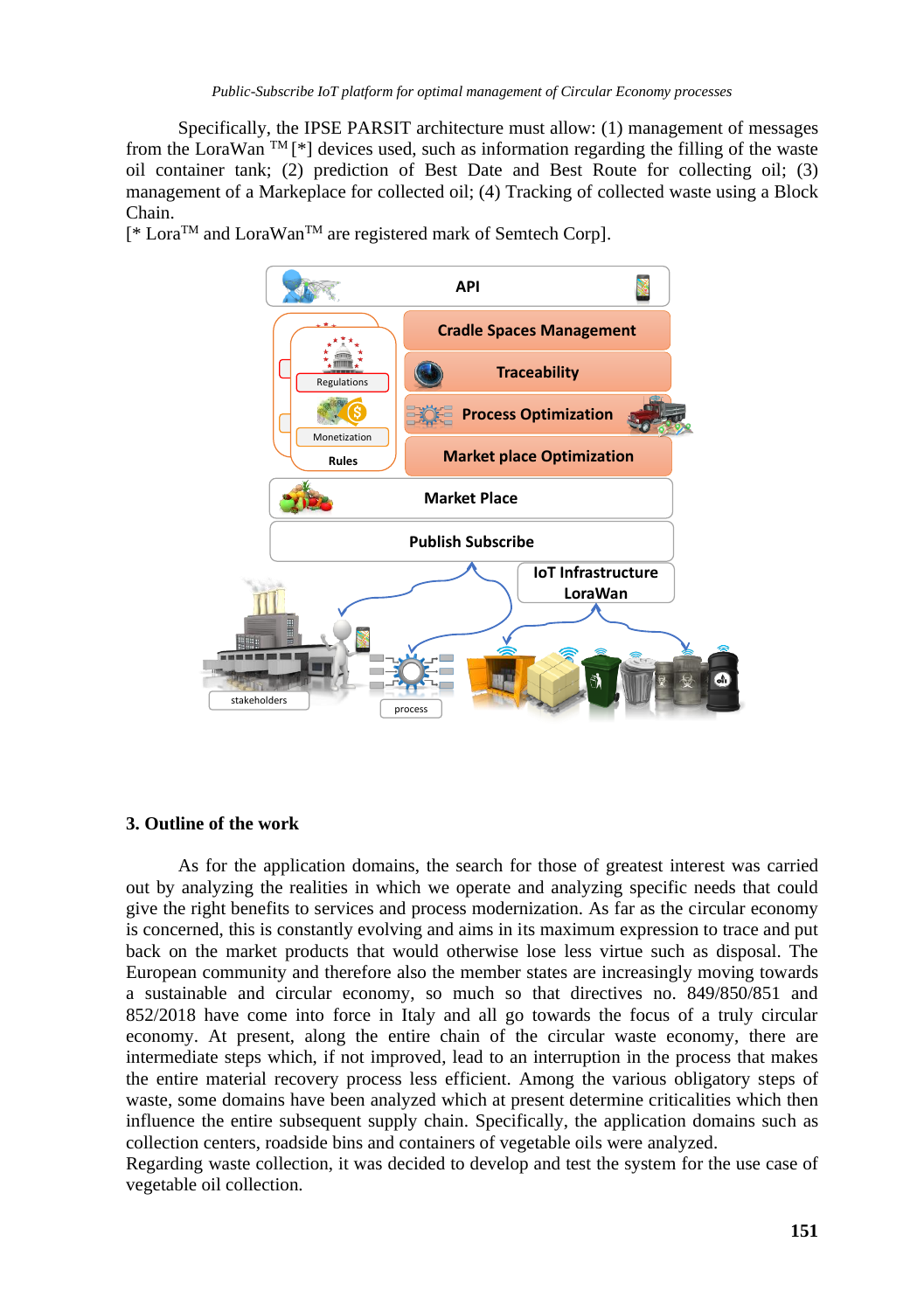In the first phase of the project the architecture was designed, selecting the most suitable components and platforms for:

- IoT network
- optimization processes.
- traceability of transactions.
- management of the Publish Subscribe.
- management of administrative and bureaucratic procedures.
- Messaging and BOT UI.

In the second phase we have developed and integrated all the components.

In the third phase we implemented the use case, installing the sensors on the oil containers of a municipality near Rome.



#### **4. Materials and methods**

The Internet Of Things (IoT) indicates the extension of the technologies of the Net to "objects that connect the physical world" [original definition - Kevin Ashton 1999]. In the current declination it is combined with cloud platforms and data storage in a scenario in which "objects (" things ") become recognizable and acquire intelligence thanks to the fact that they can communicate data about themselves and access aggregate information by others "[P. Magrassi, "Dictionary of the digital economy" Sole 24Ore]. In this "collaborative" and "aggregative" form, the IoT is the evolution of the traditional M2M Machine to Machine.

As IoT technology we have chosen LoraWan. LoRa ™ technology, developed by the French startup Cycleo, then acquired by Semtech, creates a low-energy, certified and stable type of low-power-wide-area LPWA (Low Power Wide Area) network. From a physical point of view, a radio spread spectrum modulation is used, which consists in transmitting the signal with a band greater than that necessary, thus allowing to decrease the energy associated with the transmission without decreasing that associated with the information transmitted.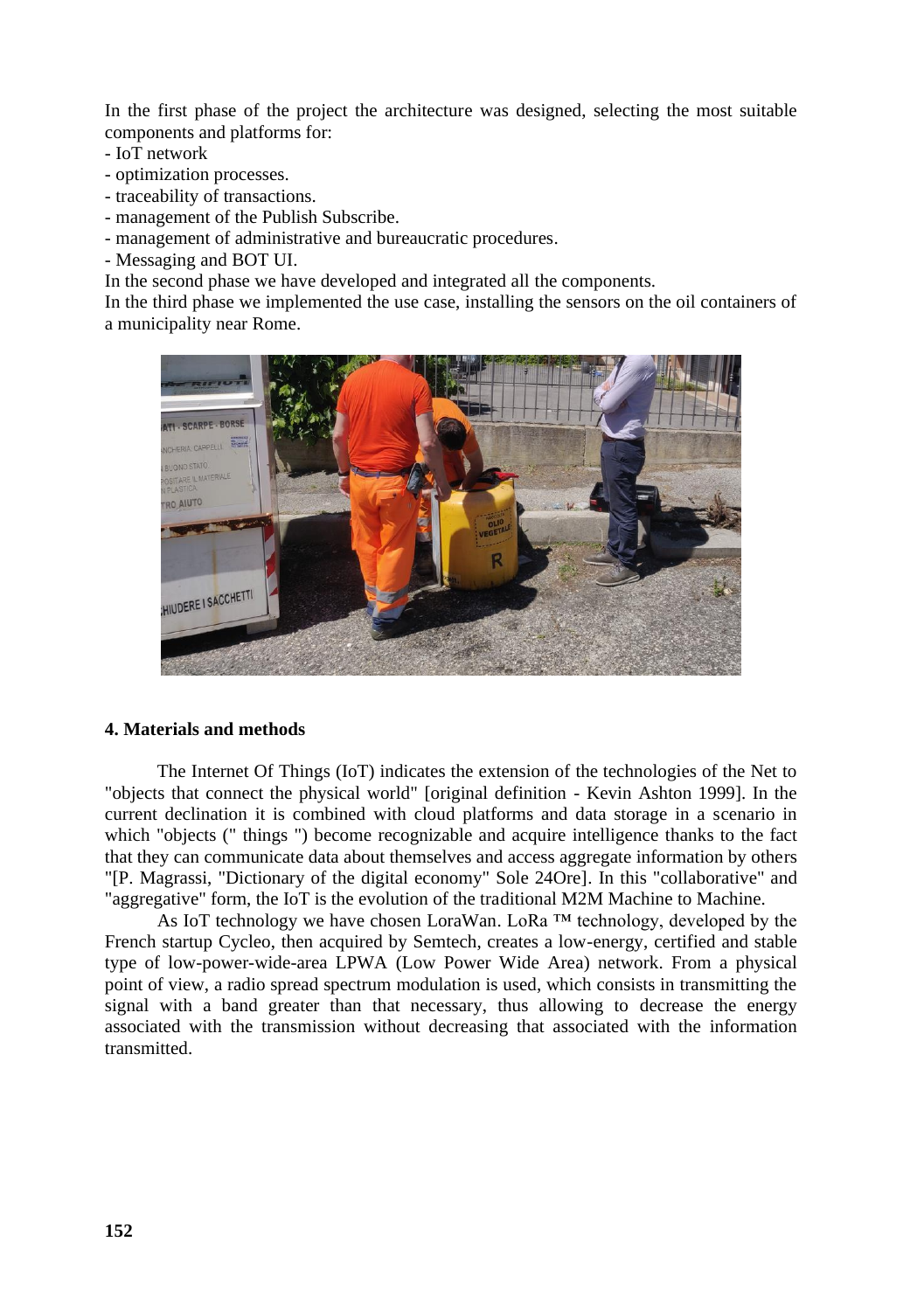

Sensor: After various tests, we chose the LoraWan ultrasonic sensor from Nemeus to measure the filling level of the bins.

LoraWan network Server: Unidata's Uniorchestra platform was used both as a network server and as a design tool for the LoraWan network.

PUB-SUB Brokering: For PUB SUB services we have chosen the MQTT [Message Queuing Telemetry Transport] protocol. For the implementation we used the Broker Mosquitto.

Content Management: for the management of administrative and bureaucratic procedures, we have chosen the Alfresco platform.

Block Chain: for the traceability of all transactions through the Block Chain, we used the Multichain platform.

Process optimization: for process optimization we used Optaplanner, an Open Source Constraint Solver written in Java (based on Drools, a rule engine solver developed by JBoss).

BOT & Messaging: we chose Telegram as BOT & messaging platform.

#### **5. Results and discussion**

The sensors installed on the oil bins send the fill levels of each bin at hourly intervals.

The data, collected through the LoraWan network and Unidata's Uniorchestra platform, published through the MQTT protocol, transit through the ESB (Enterprise Service Bus) of the platform, and are stored on the database.

The optimization system, based on the historical series of the acquired data, predicts the best day and route for emptying the bins.

The application platform of Paoletti Ecologia receives the forecasts of the optimization system. When one of the forecasts proposed by the system is chosen, the exit of the vehicle is scheduled, and availability is published on the marketplace for oils.

On the day scheduled for collection, the vehicle leaves and follows the optimized route to empty the selected bins and to bring the oil to the collection center that bought it.

Administrative and bureaucratic practices are handled through Alfresco content management.

All transactions (collection and sale) are stored in the block chain.

The system also has a dashboard that allows you to view the status of the bins.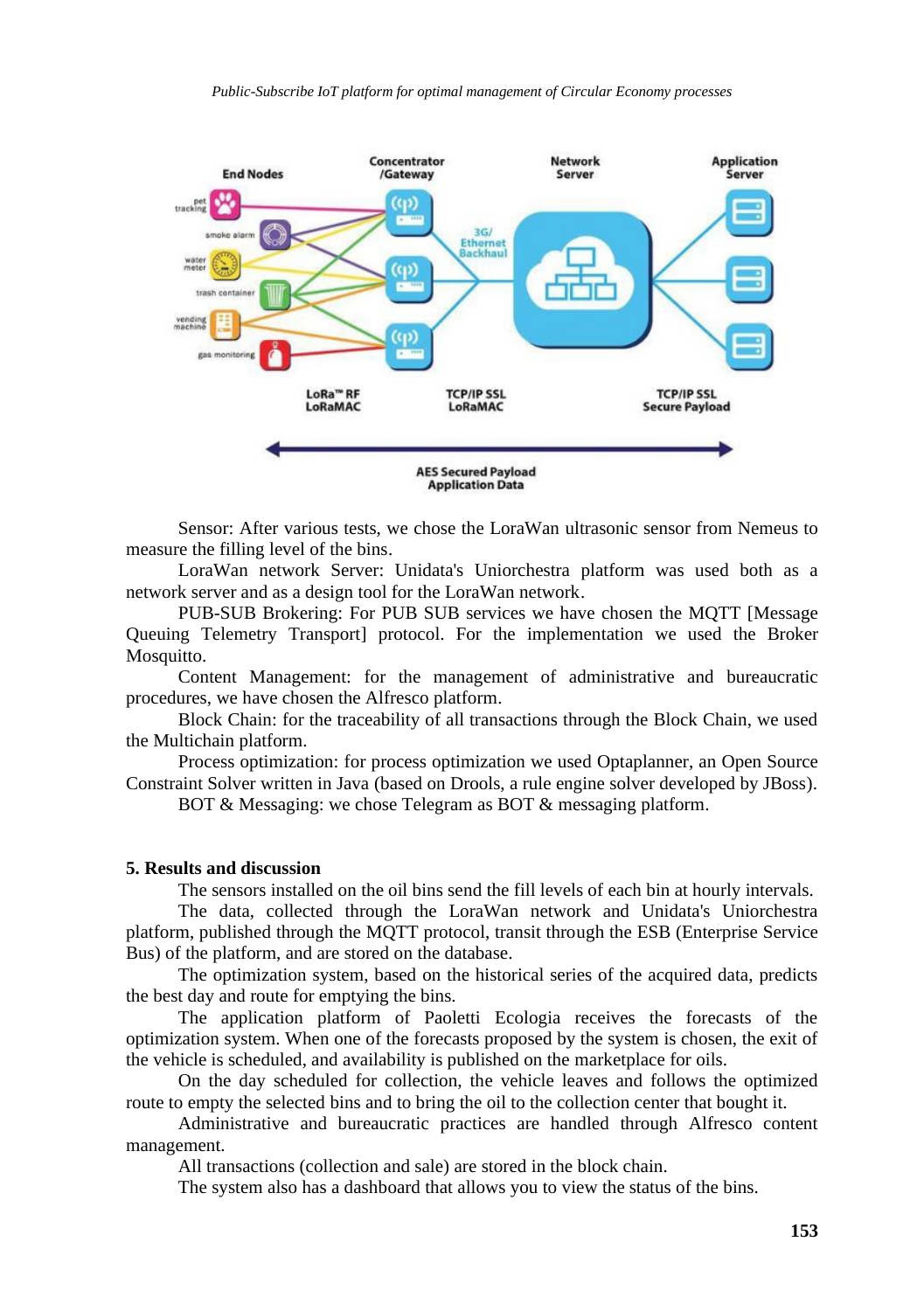Any alarms, and the messages for the collection means, are received on the operators' smartphones via a Telegram Chat BOT.

The following figure shows the developed system.



The following figures show the Dashboard and the Chat BOT of the system.



The following figure shows statistics of messages sent by one of the LoraWan sensors installed on bins.

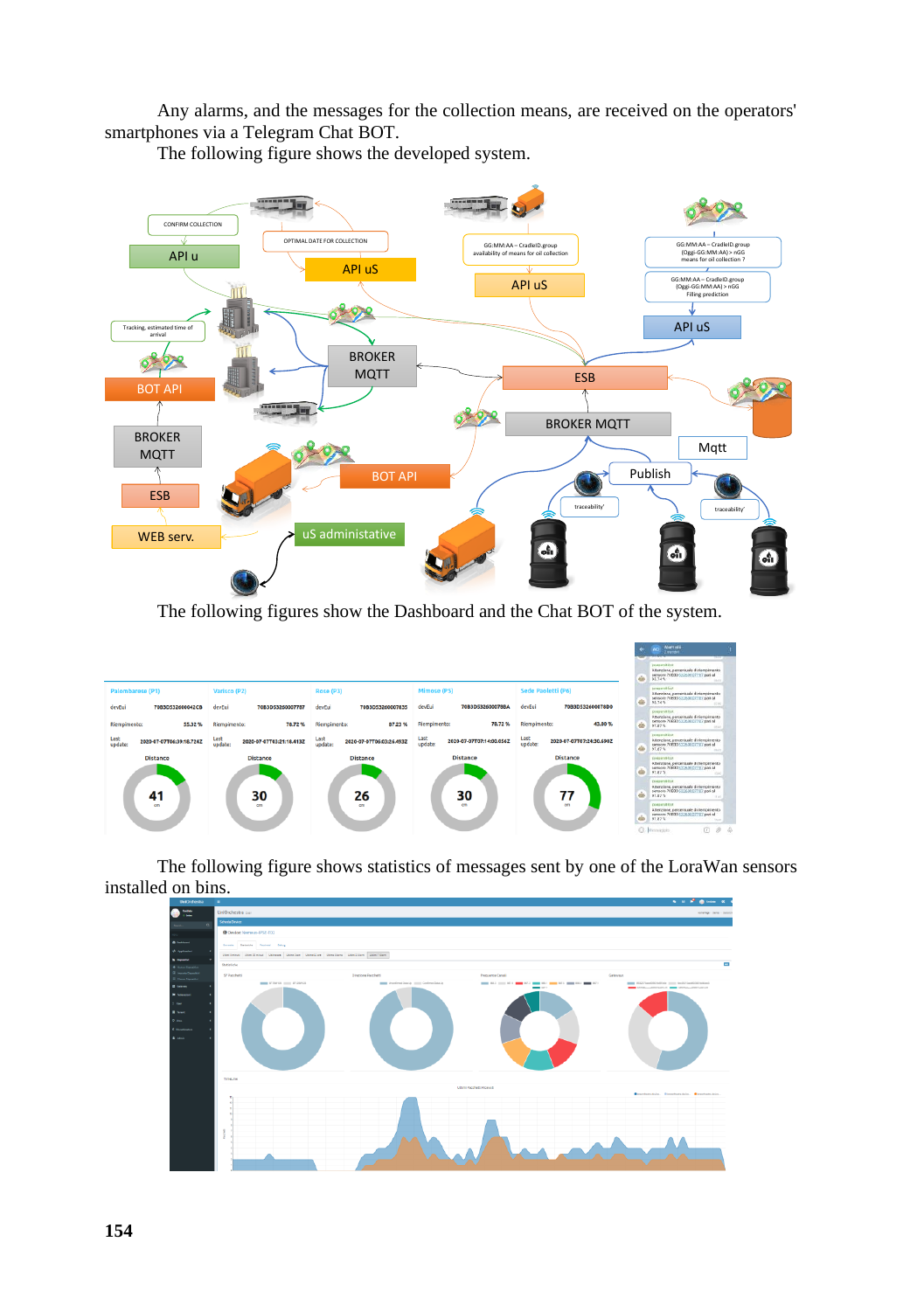# **6. Concluding remarks**

To manage the complexity and challenges of the Circular Economy, a multidisciplinary approach is required, which involves collaboration between many actors.

The vision and architecture of IPSE PARSIT allow to model complete solutions for the Circular Economy, addressing all aspects of the process (physical devices, process optimization, administrative management, traceability).

The LoraWan technology makes the realization of the IoT network economically sustainable: the batteries of the sensors used last many years, the network allows to cover large geographical areas, the construction, operation and maintenance costs are low.

The developed system was validated with a real USE CASE to optimize the collection of oils from the bins located in a municipality near Rome.

# **Acknowledgements**

The IPSE PARSIT project was co-financed by the Lazio Region, in the POR-FESR LAZIO 2014-2020 program, call INTEGRATED PROJECTS "Circular Economy and Energy".

The oil collection experimentation was carried out in the municipality of Fonte Nuova (near Rome, Italy).

The following companies collaborated on the IPSE PARSIT project: Paoletti Ecologia Srl (Roma, Italia), Unidata Spa (Roma, Italia), 5Emme Informatica Spa (Roma, Italia), CNIT -Consorzio Nazionale Interuniversitario per le Telecomunicazioni (Parma, Italia)

# **References**

- 1. Silva, B.N.; Khan, M.; Han, K. Towards sustainable smart cities: A review of trends, architectures, components, and open challenges in smart cities. Sustain. Cities Soc. 2018, 38, 697–713. [CrossRef]
- 2. Alvarez-Campana, M.; López, G.; Vázquez, E.; Villagrá, V.A.; Berrocal, J. Smart CEI moncloa: An iot-based platform for people flow and environmental monitoring on a Smart University Campus. Sensors 2017, 17, 2856. [CrossRef] [PubMed]
- 3. Bagula, A.; Castelli, L.; Zennaro, M. On the Design of Smart Parking Networks in the Smart Cities: An Optimal Sensor Placement Model. Sensors 2015, 15, 15443–15467. [CrossRef] [PubMed]
- 4. Mora, H.; Gilart-Iglesias, V.; Pérez-Del Hoyo, R.; Andújar-Montoya, M.D. A Comprehensive System for Monitoring Urban Accessibility in Smart Cities. Sensors 2017, 17, 1834. [CrossRef] [PubMed]
- 5. Vinagre, E.; De Paz, J.F.; Pinto, T.; Vale, Z.; Corchado, J.M.; Garcia, O. Intelligent energy forecasting based on the correlation between solar radiation and consumption patterns. In Proceedings of the 2016 IEEE Symposium Series on Computational Intelligence (SSCI), Athens, Greece, 6–9 December 2016; pp. 1–7.
- 6. De Paz, J.F.; Bajo, J.; Rodríguez, S.; Villarrubia, G.; Corchado, J.M. Intelligent system for lighting control in smart cities. Inf. Sci. 2016, 372, 241–255. [CrossRef]
- 7. Villarrubia, G.; De Paz, J.F.; De La Iglesia, D.H.; Bajo, J. Combining multi-agent systems and wireless sensor networks for monitoring crop irrigation. Sensors 2017, 17, 1775. [CrossRef] [PubMed]
- 8. Musat, G.A.; Colezea, M.; Pop, F.; Negru, C.; Mocanu, M.; Esposito, C.; Castiglione, A. Advanced services for efficient management of smart farms. J. Parallel Distrib. Comput. 2018, 116, 3–17. [CrossRef]
- 9. Buratti, C.; Conti, A.; Dardari, D.; Verdone, R. An overview on wireless sensor networks technology and evolution. Sensors 2009, 9, 6869–6896. [CrossRef] [PubMed]
- 10. Sadri, F. Ambient intelligence. ACM Comput. Surv. 2011, 43, 1–66. [CrossRef]
- 11. Rashid, B.; Rehmani, M.H. Applications of wireless sensor networks for urban areas: A survey. J. Netw. Comput. Appl. 2016, 60, 192–219. [CrossRef]